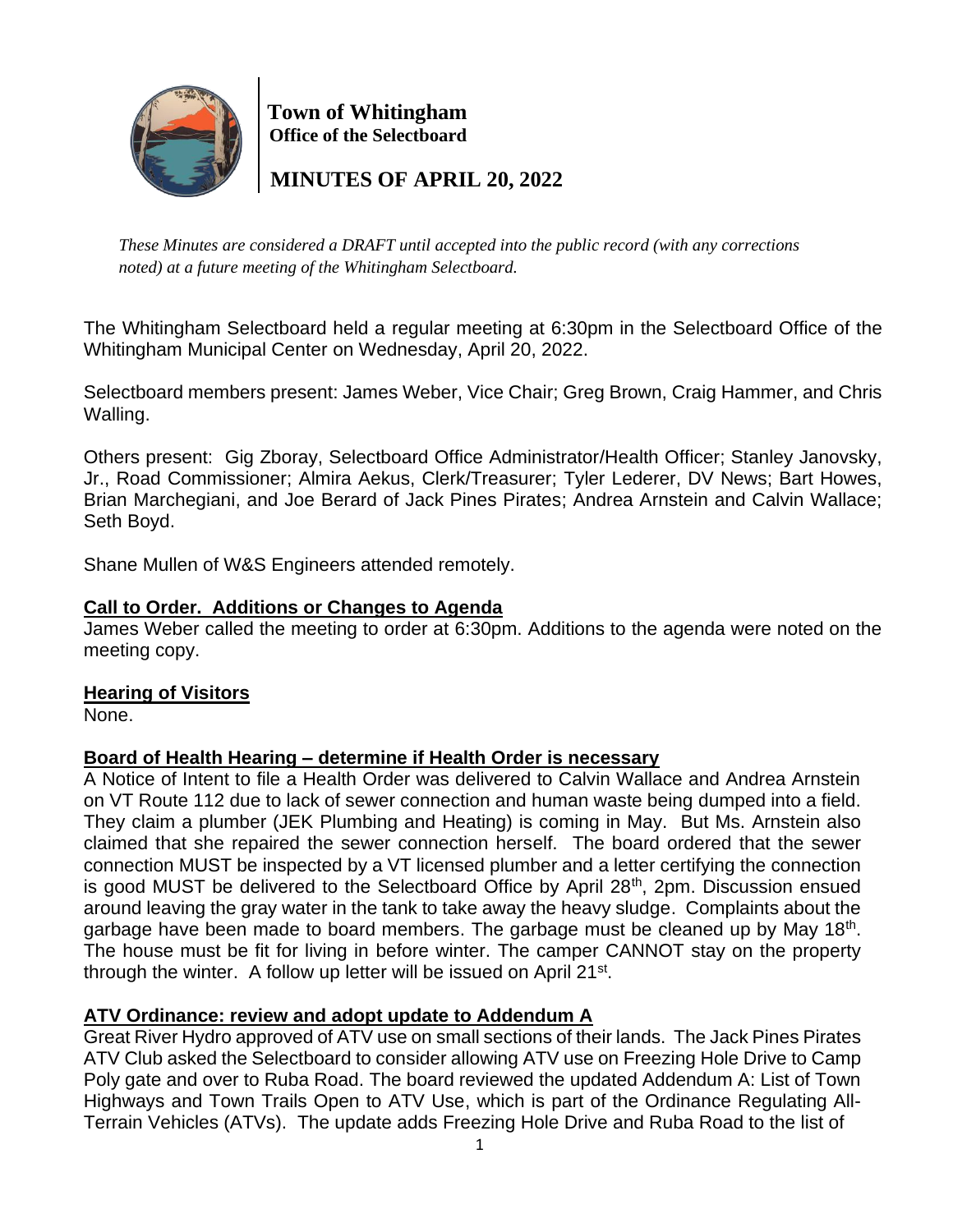road/trails open to ATV use in Whitingham. **A motion was made by Chris Walling to adopt and sign Addendum A, as updated, seconded by Greg Brown , all in favor.** Gig will do the appropriate postings for the public.

#### **Sewer:**

Bid results We received one bid at our bid opening on April  $14<sup>th</sup>$ . The firm was again Kingsbury Construction, total for base bid and all alternates was \$4,282,400; still above our bond amount of \$3,915,000. Mr. Mullen addressed the board; he spoke about some ARPA funds that may be transferred to the CWSRF specifically for our project. We have a 60-day period to make a decision on the bid. W&S recommends that we wait on a decision to allow CWSRF and the legislature some time to put a new funding package together. State funding very much affects our decision. We need to know funding options by June 10<sup>th</sup>, we will likely need to hold a special meeting.

Gig will ask for an opinion from bond council to make sure we can accept a project that is higher than the bond amount with the understanding that the state will be kicking in funds to lower the project cost to our users.

Discuss landslide repairs An access permit was received from Great River Hydro to use the boat launch as a staging area. A state permit (1272 order) was issued to allow us to cross the river and make the necessary emergency repairs to the landslide.

This week the trees were cut and removed, and cement blocks were stacked. All work crossing the river was completed today. Next week they will start bringing in equipment and materials from the top of the bank. Craig Hammer and Greg Brown donated many, many hours of time to the project. We are thankful to Riggs Distler for donating use of a turbidity curtain and to the highway department crew for their help.

Ratify signing of Temporary Access Agreement with GRH A board member was required to sign the access agreement with Great River Hydro. James Weber was available to sign it. **A motion was made by Greg Brown to ratify the signing of the access agreement, seconded by Chris Walling, three in favor, Mr. Hammer abstained.**

Northern Borders grant app Gig submitted the Northern Borders Regional Commission Letter of Intent yesterday morning, today she received notice that it was rejected because the complicated Excel spreadsheets for the budgets were not complete. We have no capacity to complete those spreadsheets at this time because we don't know what aspect of the sewer project we will be pursuing. That information was noted in the letter of interest, at this time it is not even a grant application yet. Gig is frustrated that they rejected it already! She sent an email to WRC asking if they could help.

#### **Tax Sale discussion**

Twenty-four properties (two are sewer only) are on the list for tax on June 30, 2022.

# **Review and adopt updated Purchasing Policy**

At the last meeting discussion ensued around updating the dollar amounts in the Purchasing Policy. The updates have been made increasing each category by \$5,000. **A motion was**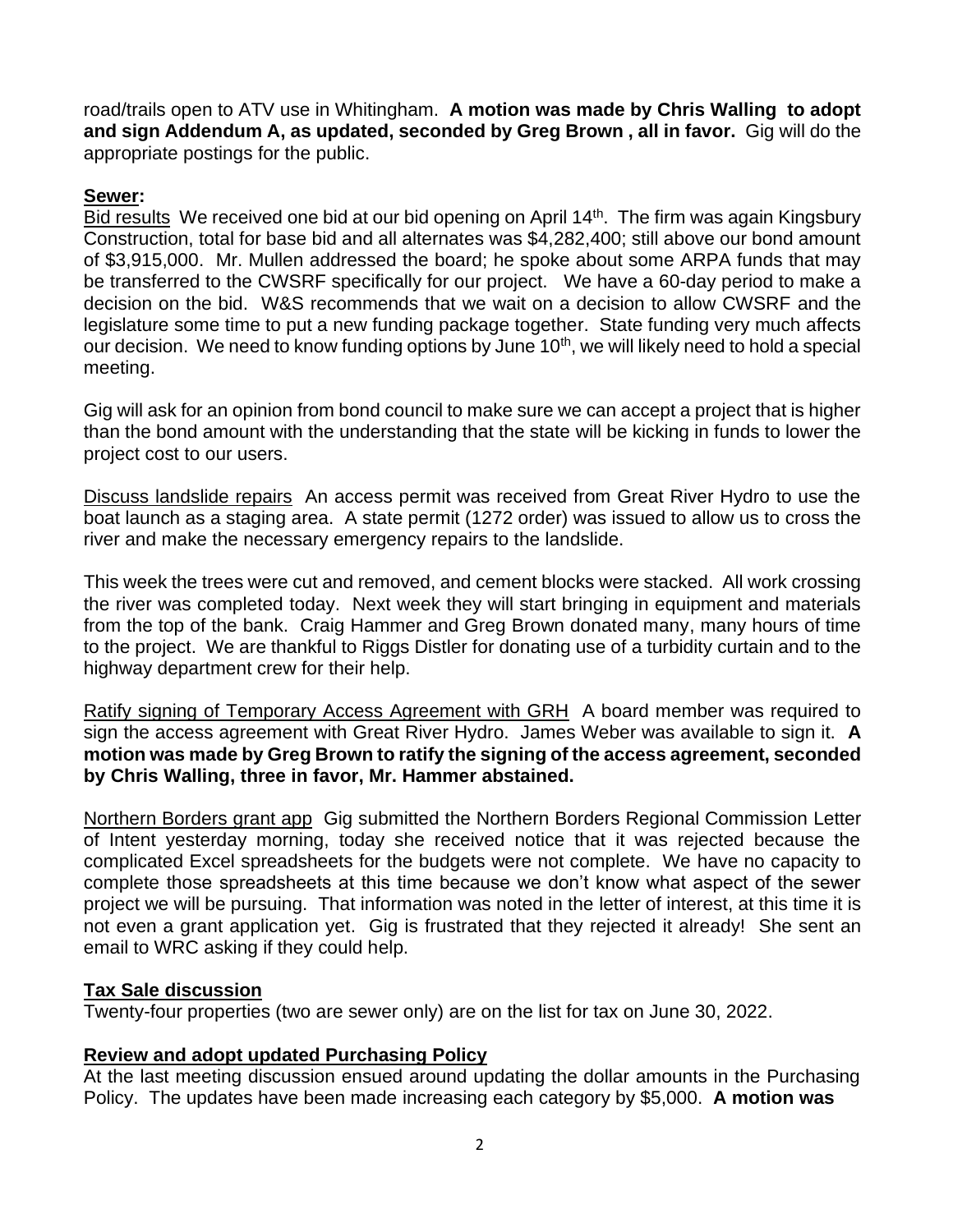#### **made by Greg Brown to adopt the Purchasing Policy as updated effective immediately, seconded by Chris Walling, all in favor.**

#### **Review and sign contract renewal for mowing at Municipal Center and Eames Village Park**

Tyson Dix has been mowing at the Municipal Center and Eames Village Park for years, his contract expired at the end of the mowing season 2021. He does not seek a rate increase so therefore the contract can be awarded to him again without going out to bid. **A motion was made by Greg Brown to approve and sign the mowing contracts for the Municipal Center and Eames Village Park for three years as presented, seconded by Craig Hammer, all in favor.**

#### **Approval of Payables Warrant – April 21, 2022**

Check number 27533 in the amount of \$16.00 was voided. **A motion was made by Craig Hammer to approve Payables Warrant #2244, dated April 21, 2022, noting the voided check for \$16.00, seconded by James Weber, all in favor.**

#### **Approval of Payroll Warrant – April 21, 2022**

**A motion was made by Craig Hammer to approve Payroll Warrant #2243 dated April 21, 2022, seconded by Chris Walling, all in favor.**

#### **Review and approve Minutes of April 6, 2022**

**A motion was made by Craig Hammer to accept the Minutes of April 6, 2022, as written, seconded by Chris Walling, all in favor.**

#### **Other business**

Transfer Station costs continue to go up. We are now paying \$10 per ton for paper recycling. Gig and Almira will work on spreadsheets so the board can consider rate increases.

Fines we received \$89.50 for March traffic tickets.

No meeting May 4<sup>th</sup> The regular meeting scheduled for May 4, 2022, has been cancelled.

We need some AED signs to point out that we have one. Gig will order 2 sets of signs. Mr. Janovsky will schedule refresher training. He will also order a AED machine for the highway garage.

NEMRC is starting on the tax maps, they might be available by July  $1<sup>st</sup>$  to be on the website.

#### **Executive Session to discuss work assignments**

**A motion was made by Greg Brown to meet in private to discuss work assignments in accordance with 1 V.S.A. § 312(g) with Stanley Janovsky and Gig Zboray, seconded by Chris Walling, all in favor.**

Executive session was exited at 7:56pm.

Discussion ensued. The board decided the May 14<sup>th</sup> HHW event will be canceled for now, we may be able to reschedule it in the summer.